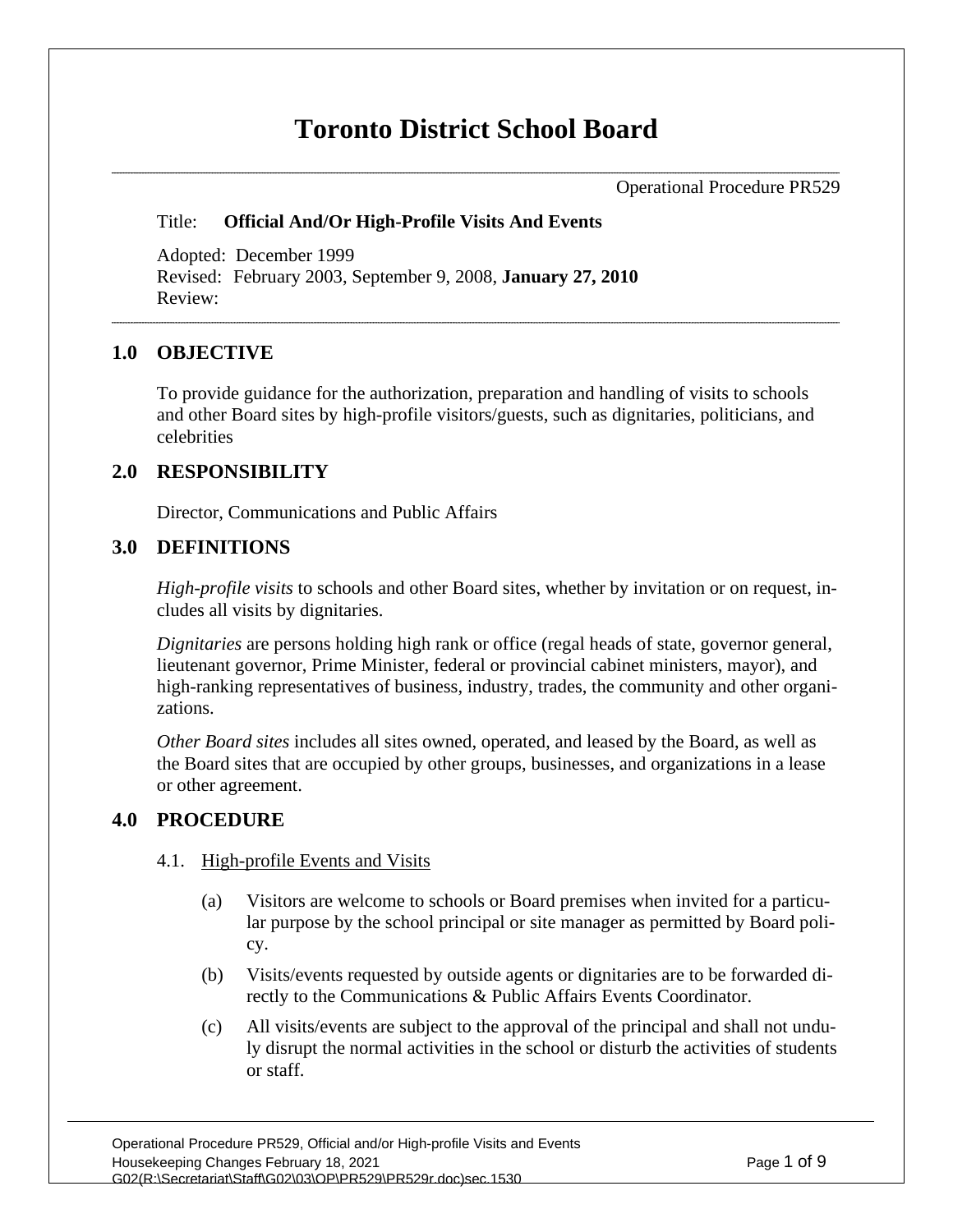- (d) Upon approval, the principal is to contact the local superintendent for approval of the visit/event.
- (e) Once approval is in place, the principal must fill in the Event Approval and Request form found on the TDSB internal web site, on the Corporate Events Home Page, at<http://tdsbweb/survey/surveyAD.asp?id=972>
- (f) Once the principal, superintendent and Communications Events Coordinator have approved the visit/event, it is the responsibility of the Communications Events Coordinator to send a Notification of Event (Form 529D) to inform the Chair, local trustee, and Director of Education of the date, time, location and other relevant information that is available.
- (g) The Communications and Public Affairs Events Coordinator will communicate and define the roles and responsibilities (invitations, set-up, involvement and support as outlined on the Corporate Events Home Page) and work with principal to ensure a successful visit/event and positive TDSB branding.
- (h) No visitor/dignitary shall be given access to a school or Board premises with the intent of using students, Board employees or Board assets to support or promote political messaging, or a community advocacy point-of-view.
- (i) No students are to be present in a room when a political announcement is being made. Exception: at the principal's discretion students may observe the announcement as a learning experience, but are not to be part and party to the announcement.
- (j) At any time the Director of Education, the Chair, the Associate Director or the Communications and Public Affairs department may choose to cancel any visit/event. If cancellation is not possible, the Director/Associate Director and Communications & Public Affairs will develop a strategy to address the consequences.
- (k) A Student Media Release Form must be signed and in place for all student participants under the age of 18 if media is present at the visit/event.

## **5.0 APPENDICES**

Appendix A: Speakers Protocol Appendix B: Orders of Precedence, Canada

### **6.0 REFERENCE DOCUMENTS**

Operational procedures

- PR565, Distribution and Display of Materials for Students and Parents From External Groups
- PR533, Use of Board Resources During Election Campaigns
- PR591, Activities During Election Campaign Periods

O. Reg. 474/00, Access to School Premises

Operational Procedure PR529, Official and/or High-profile Visits and Events Page 2 of 9 G02(R:\Secretariat\Staff\G02\03\OP\PR529\PR529r.doc)sec.1530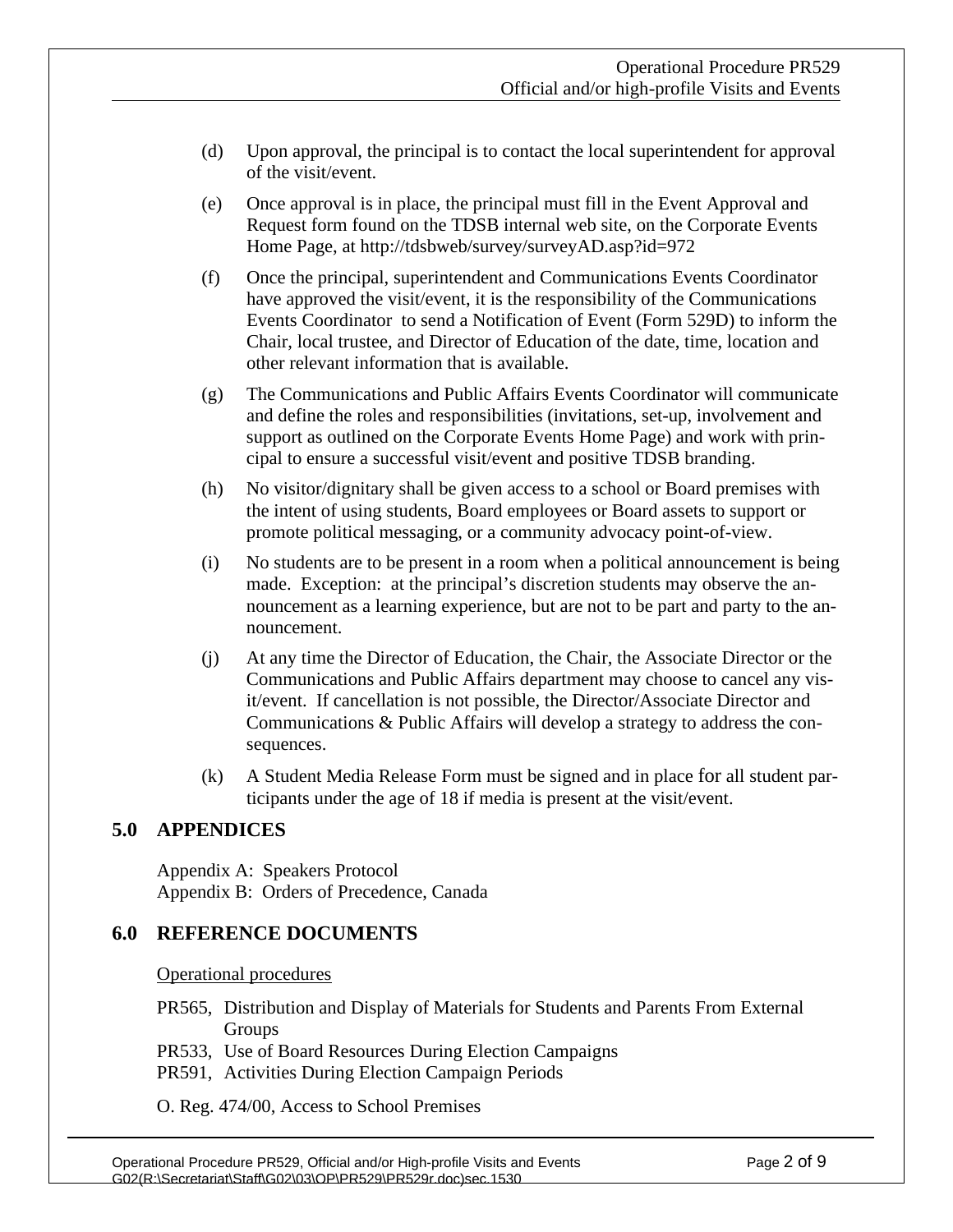Appendix A

## Speakers Protocol

- 1. The principal (or designate) will be the Master of Ceremonies for visits that take place in schools. A Board official will be the Master of Ceremonies for visits held at other Board sites.
- 2. The Chair of the Board (or designate: Vice-Chair, local school trustee) will be introduced by the Master of Ceremonies.
- 3. The Chair (or designate) will bring greeting on behalf of the Board.
- 4. The role and responsibilities of Master of Ceremonies for the remainder of the program are negotiated between the Principal and Superintendent. In the event a planning committee has been struck they too will take part in this process.
- 5. The guest of highest prominence or ranking is introduced first (i.e. Chair of the Board, Governor General, Lieutenant Governor, Prime Minister, Premier, local trustee, Director of Education with a descending sequence.)
- 6. Speaking order: the Chair (or designate) followed by in-house representatives will speak in descending order according to rank. (i.e. Chair of the Board, Director, Executive Superintendent, Superintendent of Education, Principal, Teacher, etc.)
- 7. Official or High Profile Visitors speaking order: the guest of highest prominence speaks last; the least prominent, first. All would speak following in-house representatives. *(Reasoning: we are working on a pyramid protocol for in-house representatives and at the same time meeting outside protocol as guests are following reversed protocol with the most important speaker speaking last.)*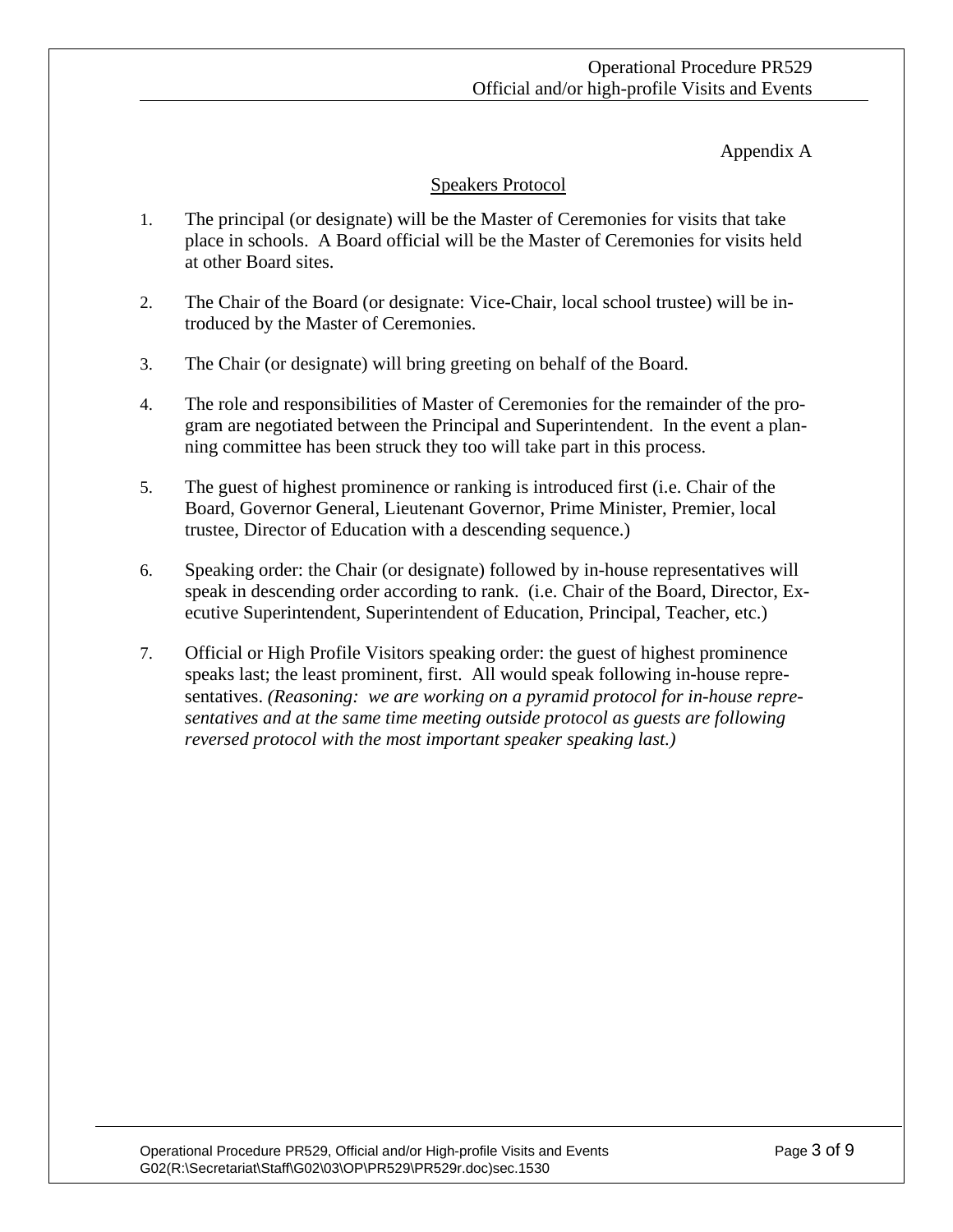## Operational Procedure PR529 Official and/or high-profile Visits and Events

### Appendix B

## Orders of Precedence, Canada

Table of Precedence for Canada (As revised on July 15, 2002)

- 1. The Governor General of Canada or the Administrator of the Government of Canada (Notes 1, 2 and 2.1)
- 2. The Prime Minister of Canada (Note 3)
- 3. The Chief Justice of Canada (Note 4)
- 4. The Speaker of the Senate
- 5. The Speaker of the House of Commons
- 6. Ambassadors, High Commissioners, Ministers Plenipotentiary (Note 5)
- 7. Members of the Canadian Ministry:
	- a. Members of the Cabinet; and
	- b. Secretaries of State;

with relative precedence within sub-categories (a) and (b) governed by the date of their appointment to the Queen's Privy Council for Canada

- 8. The Leader of the Opposition (Subject to Note 3)
- 9. The Lieutenant Governor of Ontario The Lieutenant Governor of Quebec The Lieutenant Governor of Nova Scotia The Lieutenant Governor of New Brunswick The Lieutenant Governor of Manitoba The Lieutenant Governor of British Columbia The Lieutenant Governor of Prince Edward Island The Lieutenant Governor of Saskatchewan The Lieutenant Governor of Alberta The Lieutenant Governor of Newfoundland and Labrador (Note 6)
- 10. Members of the Queen's Privy Council for Canada, not of the Canadian Ministry, in accordance with the date of their appointment to the Privy Council but with

Operational Procedure PR529, Official and/or High-profile Visits and Events Page 4 of 9 G02(R:\Secretariat\Staff\G02\03\OP\PR529\PR529r.doc)sec.1530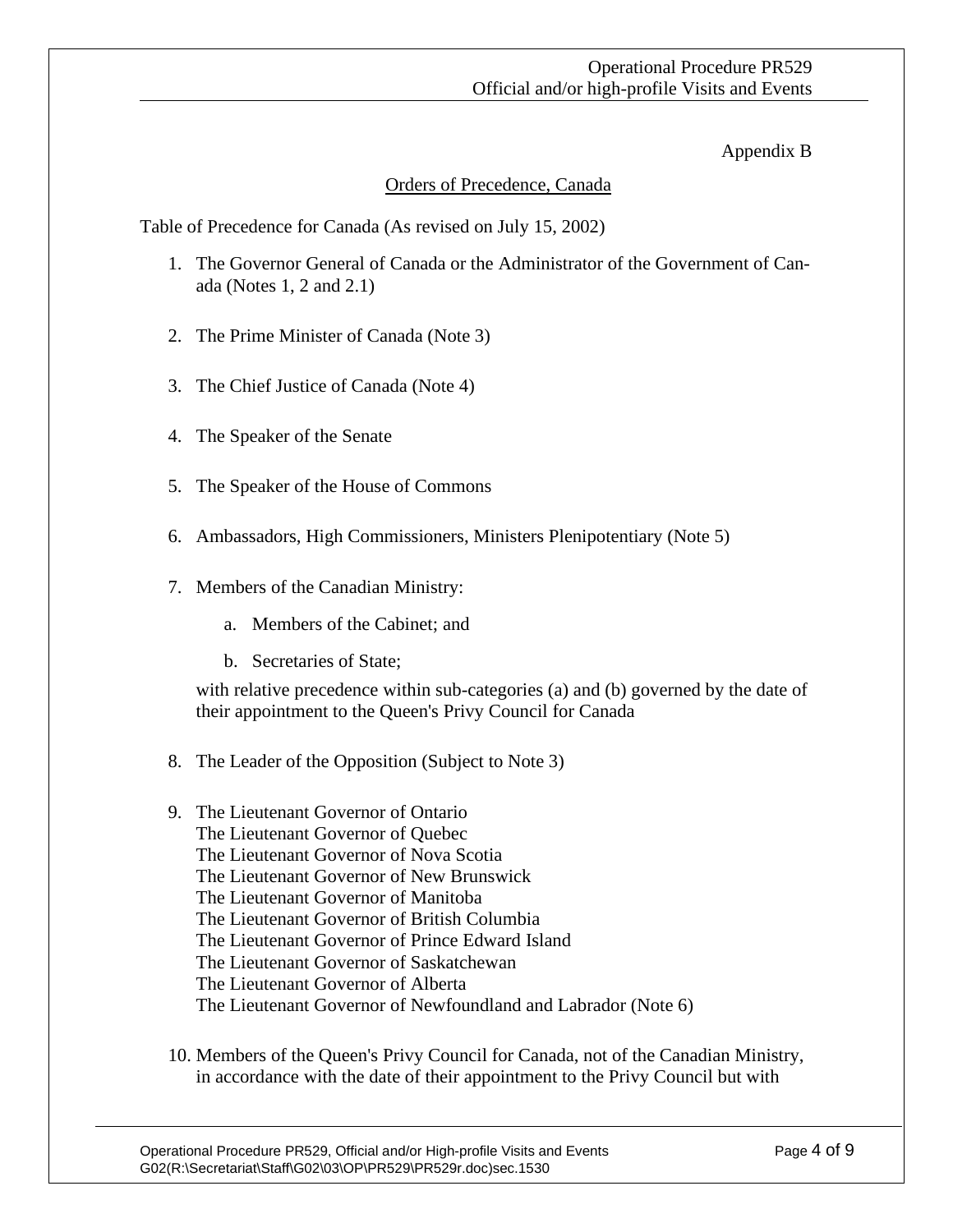precedence given to those who bear the honorary title "Right Honourable" in accordance with the date of receiving the honorary title

- 11. Premiers of the Provinces of Canada in the same order as Lieutenant Governors (Note 6)
- 12. The Commissioner of the Northwest Territories The Commissioner of the Yukon Territory The Commissioner of Nunavut
- 13. The Government Leader of the Northwest Territories The Government Leader of the Yukon Territory The Government Leader of Nunavut
- 14. Representatives of faith communities (Note 7)
- 15. Puisne Judges of the Supreme Court of Canada
- 16. The Chief Justice and the Associate Chief Justice of the Federal Court of Canada
- 17.
- a. Chief Justices of the highest court of each Province and Territory; and
- b. Chief Justices and Associate Chief Justices of the other superior courts of the Provinces and Territories; with precedence within sub-categories (a) and (b) governed by the date of appointment as Chief Justice
- 18.
- a. Judges of the Federal Court of Canada;
- b. Puisne Judges of the superior courts of the Provinces and Territories;
- c. the Chief Judge of the Tax Court of Canada;
- d. the Associate Chief Judge of the Tax Court of Canada; and
- e. Judges of the Tax Court of Canada; with precedence within each subcategory governed by the date of appointment
- 19. Senators of Canada
- 20. Members of the House of Commons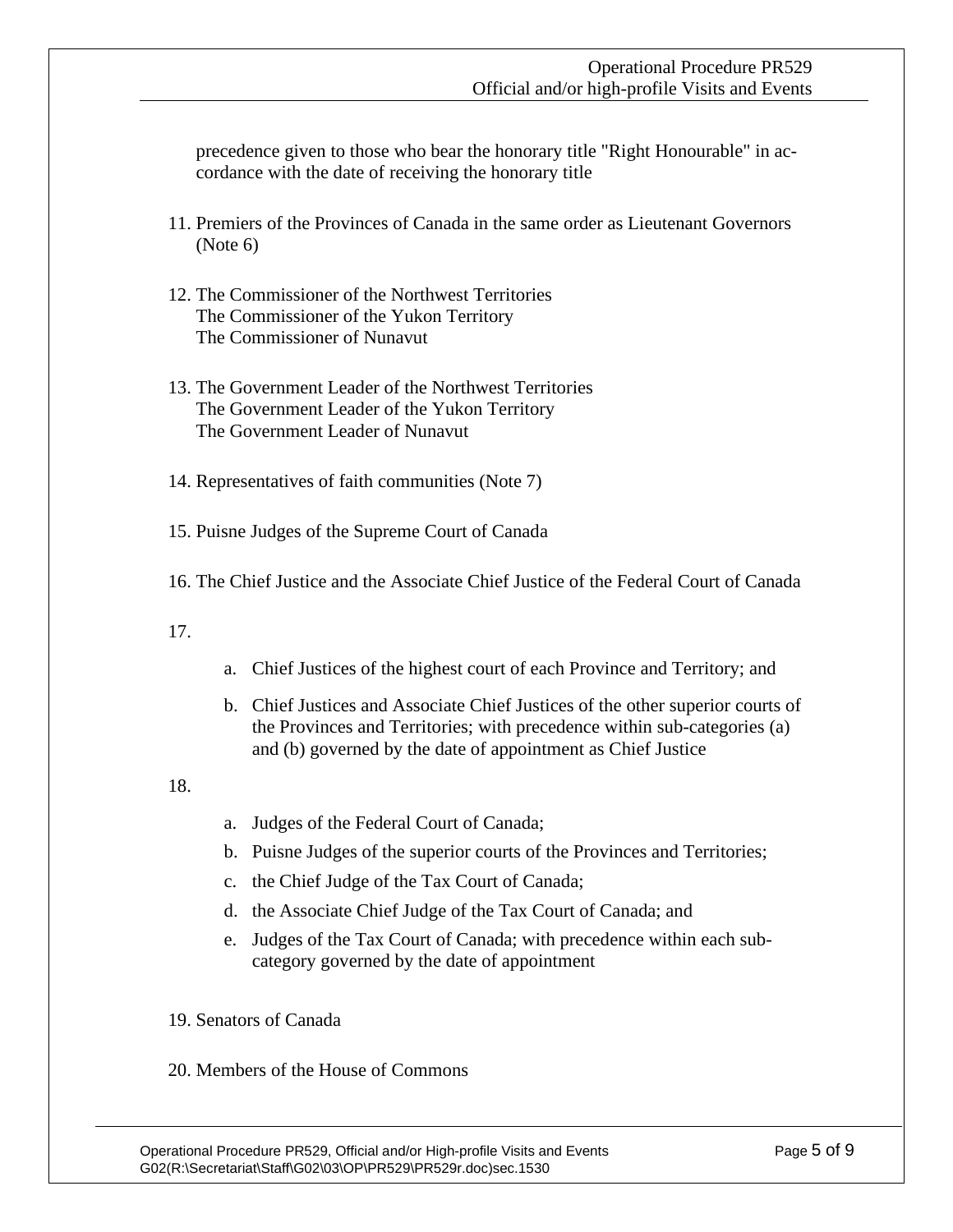- 21. Consuls General of countries without diplomatic representation
- 22. Clerk of the Privy Council and Secretary to Cabinet
- 23. The Chief of the Defence Staff and the Commissioner of the Royal Canadian Mounted Police (Note 8)
- 24. Speakers of Legislative Assemblies, within their Province and Territory
- 25. Members of Executive Councils, within their Province and Territory
- 26. Judges of Provincial and Territorial Courts, within their Province and Territory
- 27. Members of Legislative Assemblies, within their Province and Territory
- 28. Chairperson of the Canadian Association of Former Parliamentarians

#### **Notes**

- 1. The presence of the Sovereign in Canada does not impair or supersede the authority of the Governor General to perform the functions delegated to him under the Letters Patent constituting the office of the Governor General. The Governor General, under all circumstances, should be accorded precedence immediately after the Sovereign.
- 2. Precedence to be given immediately after the Chief Justice of Canada to former Governors General, with relative precedence among them governed by the date of their leaving office.
	- i. Precedence to be given immediately after the former Governors General to surviving spouses of deceased former Governors General (applicable only where the spouse was married to the Governor General during the latter's term of office), with relative precedence among them governed by the dates on which the deceased former Governors General left office.
- 3. Precedence to be given immediately after the surviving spouses of deceased former Governors General referred to in Note 2.1 to former Prime Ministers, with relative precedence among them governed by the dates of their first assumption of office.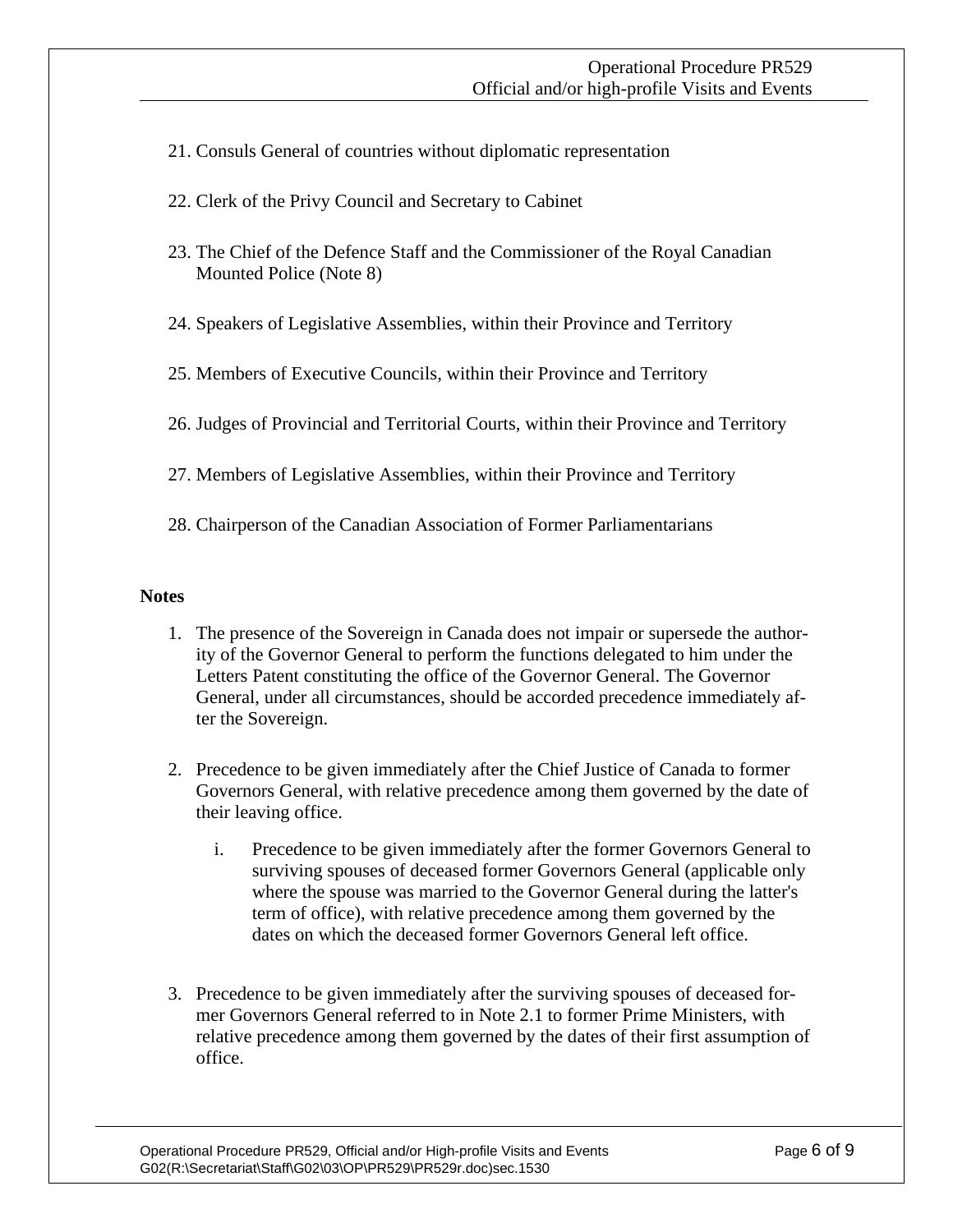- 4. Precedence to be given immediately after former Prime Ministers to former Chief Justices of Canada, with relative precedence among them governed by the dates of their appointment as Chief Justice of Canada.
- 5. Precedence among Ambassadors and High Commissioners, who rank equally, to be determined by the date of the presentation of their credentials. Precedence to be given to Chargés d'Affaires immediately after Ministers Plenipotentiary.
- 6. This provision does not apply to such ceremonies and occasions which are of a provincial nature.
- 7. The religious dignitaries will be senior Canadian representatives of faith communities having a significant presence in a relevant jurisdiction. The relative precedence of the representatives of faith communities is to be governed by the date of their assumption in their present office, their representatives being given the same relative precedence.
- 8. This precedence to be given to the Chief of the Defence Staff and the Commissioner of the Royal Canadian Mounted Police on occasions when they have official functions to perform, otherwise they are to have equal precedence with Deputy Ministers, with their relative position to be determined according to the respective dates of their appointments to office. The relative precedence of Deputy Ministers and other high officials of the public service of Canada is to be determined from time to time by the Minister of Canadian Heritage in consultation with the Prime Minister.

#### Orders of Precedence: Provincial and Territorial

Precedence list for Government of Ontario officials:

- 1. The Lieutenant Governor of Ontario or the Administrator (Note (b))
- 2. The Premier of Ontario (Note (c))
- 3. The Chief Justice of Ontario (Note (d))
- 4. The Speaker of the Legislative Assembly of Ontario
- 5. The Members of the Executive Council of Ontario, in accordance with the precedence document issued by the Cabinet Office
- 6. The Leader of the Opposition (Note (e))
- 7. The Chief Justice of the Ontario Court of Justice (General Division)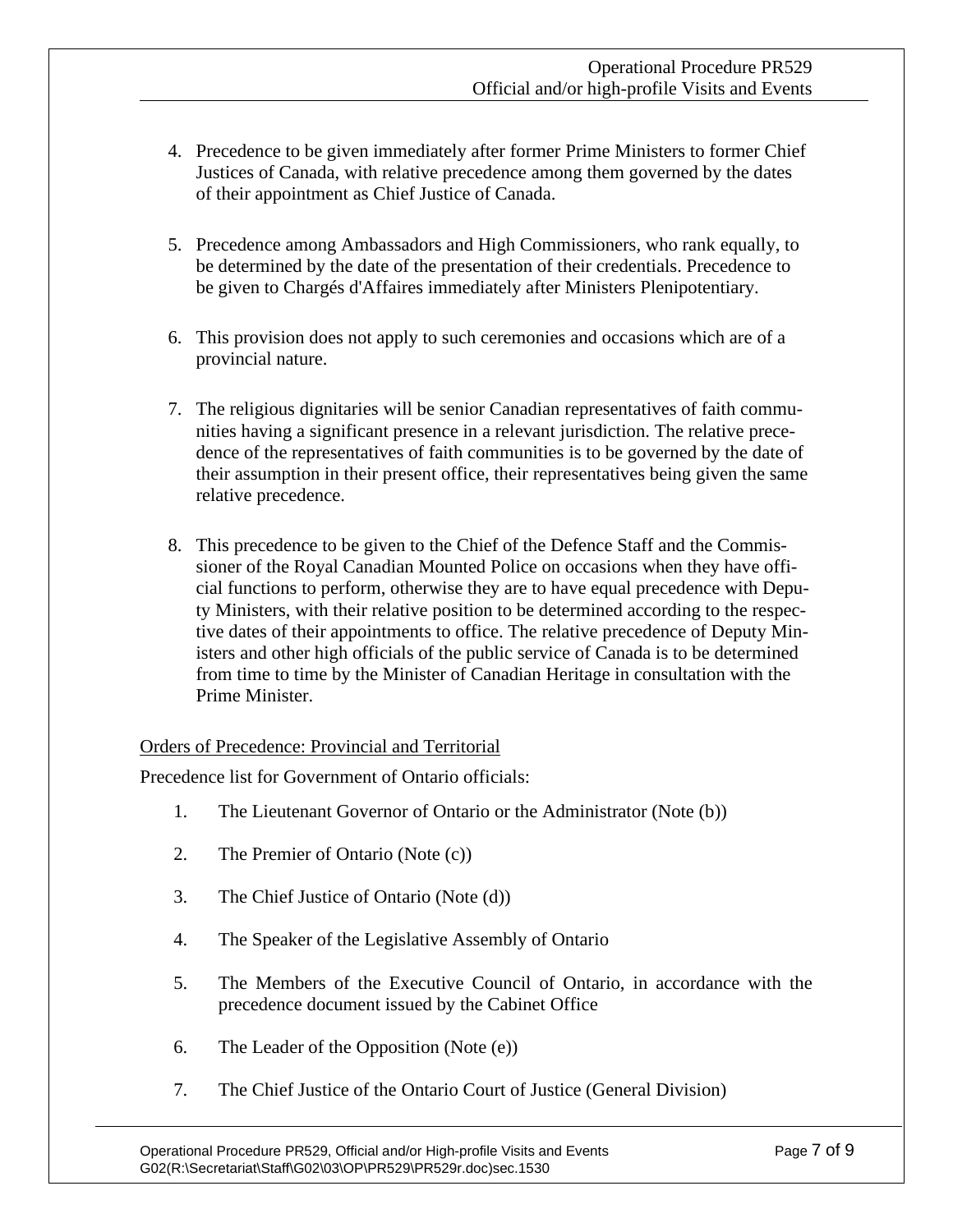- 8. The Associate Chief Justice of Ontario
- 9. The Associate Chief Justice of the Ontario Court of Justice (General Division)
- 10. Judges of the Ontario Court of Appeal with precedence governed by the date of appointment
- 11. Judges of the Ontario court of Justice (General Division) with precedence governed by the date of appointment
- 12. The Ombudsman for the Province of Ontario
- 13. Members of the Legislative Assembly of Ontario with precedence governed by the date of their first election to the Legislature (Note (f))
- 14. Heads of religious denominations
- 15. Heads of Consular Post with jurisdiction in the Province of Ontario with precedence governed by date of "exequatur"
- 16. The Chief Judge of the Ontario Court of Justice (Provincial Division)
- 17. Judges of the Ontario Court of Justice (Provincial Division) with precedence governed by the date of appointment
- 18. Chairs of Regional Municipalities with relative precedence governed by the date of appointment or election to office
- 19. Heads of Ontario Municipalities with precedence governed by the date of their first election to office
- 20. (a) Deputy Ministers

(b) Other senior Ontario Public Service officials with the rank and status of deputy minister, with precedence governed by the respective dates of their first appointment.

### **Notes:**

(a) The Table of Precedence for Ontario lists categories in their order of precedence as they apply to ceremonies and occasions of a provincial nature. At provincial functions where federal, foreign or diplomatic dignitaries are present, circumstances may dictate that provisions of the Table of Precedence of Canada or international rules of protocol be observed thus giving these dignitaries precedence over certain provincial cat